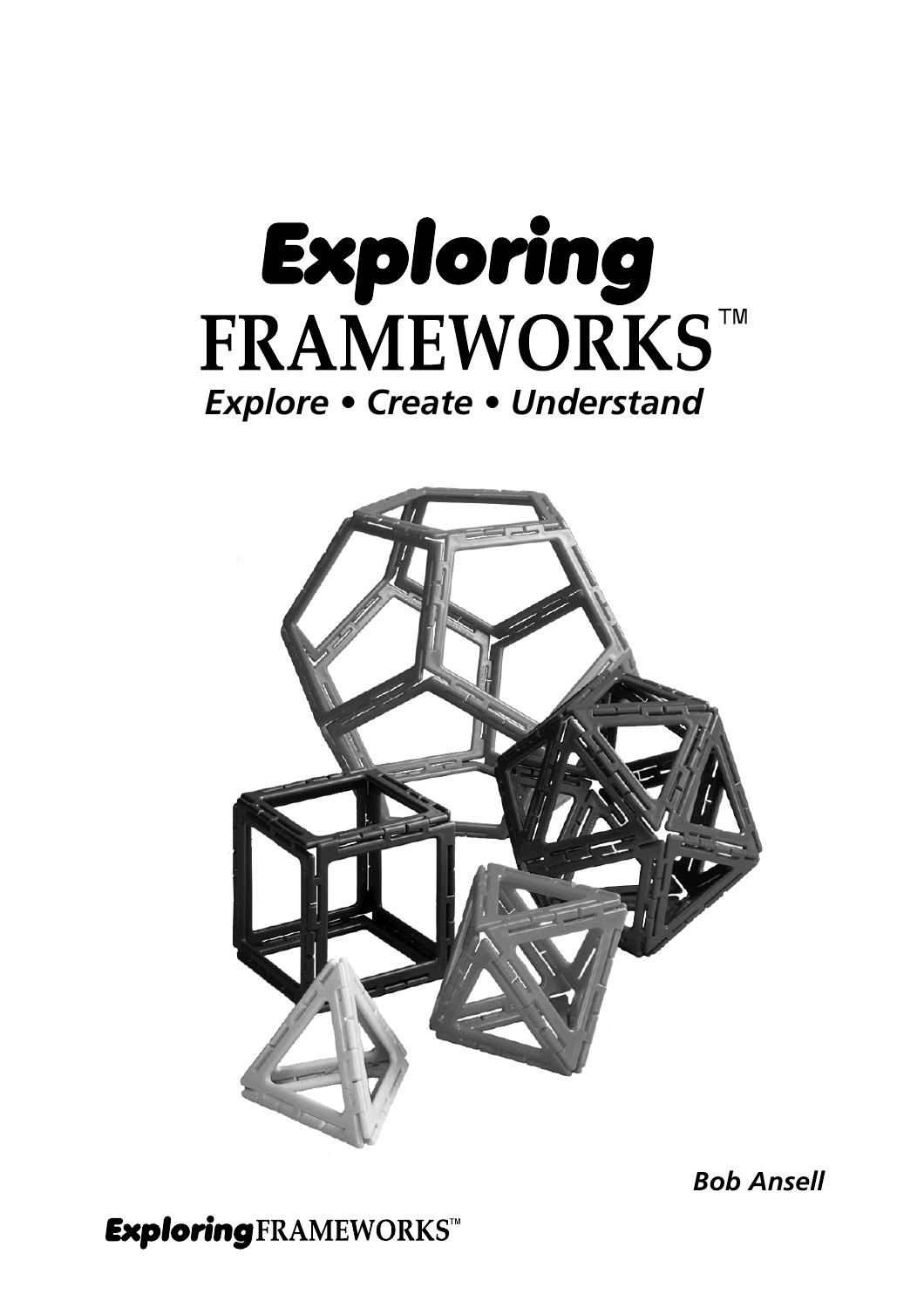### **This booklet of 14 activities is reproduced with kind permission of Polydron International.**

#### **Author: Bob Ansell**

Senior Lecturer in Mathematics Education at Nene-University College, Northampton and author of a number of mathematical resources and educational software.

Contact Email bob.ansell@edweb.co.uk

#### **Photocopying**

The worksheets within this book may be reproduced by photocopier or other means for educational use only.

The booklet and all its contents remain copyright. Copies may be made from these originals without reference to the publisher or to the licensing scheme for the making of photocopies operated by the Publishers' Licensing Agency.

© Text and graphics Bob Ansell

All rights reserved First Published 1998

Polydron International Ltd. Kemble **Cirencester** Gloucester GL7 6BA England

Tel 44(0)1285 770055 Fax 44(0)1285 770171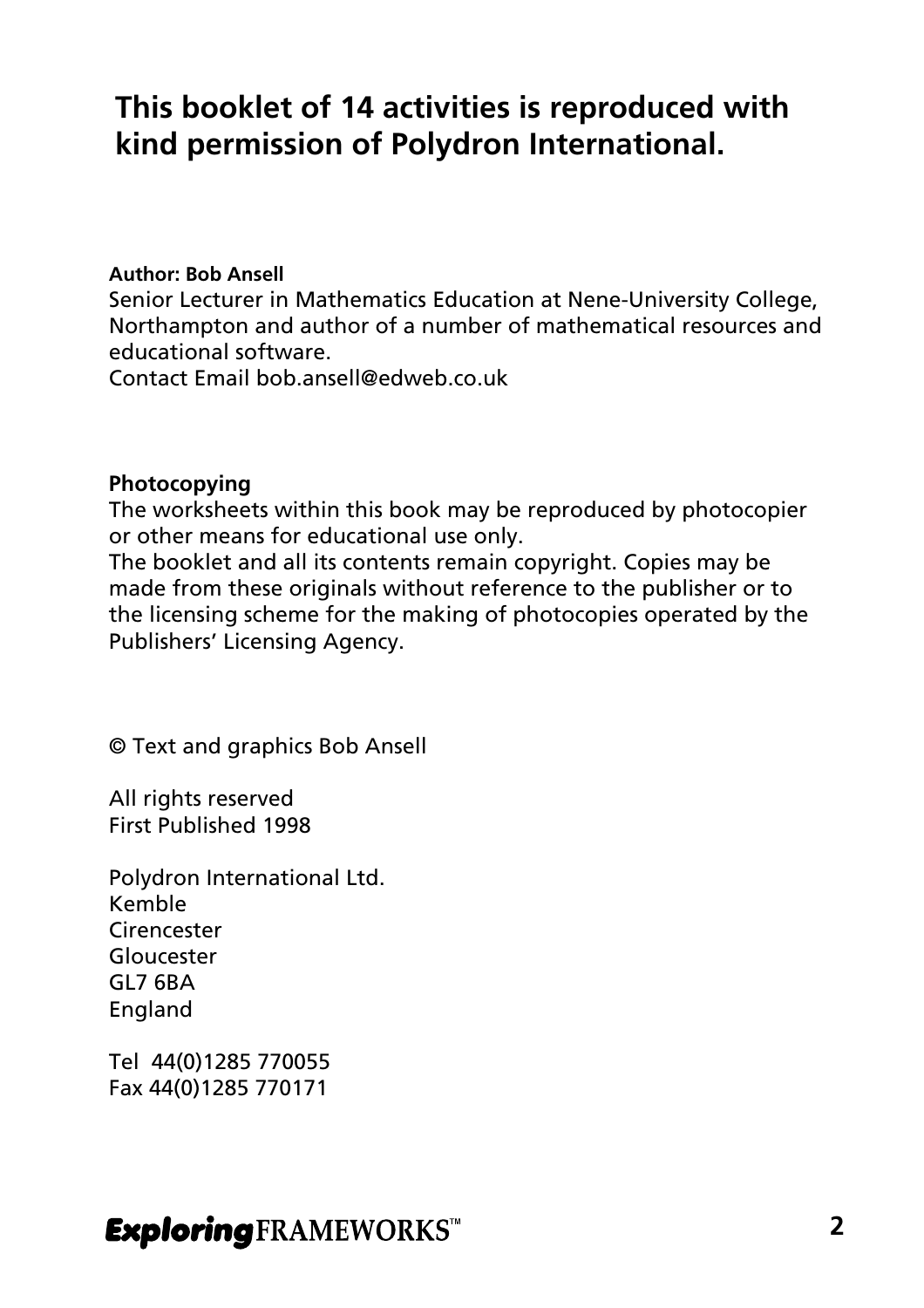# **Contents**

| <b>Introduction</b>                |    |  |
|------------------------------------|----|--|
| <b>Putting Frameworks together</b> |    |  |
| <b>Frameworks in the classroom</b> |    |  |
| A Guide to the activities          |    |  |
| <b>The Activities</b>              |    |  |
| 1 - Continue these patterns        | 9  |  |
| 2 - Outlines - 1                   | 10 |  |
| 3 - Outlines - 2                   | 11 |  |
| 4 - Houses                         | 12 |  |
| 5 - Roofs                          | 13 |  |
| 6 - Funny houses                   | 14 |  |
| 7 - Towers                         | 15 |  |
| 8 - Nets of cubes and pyramids     | 16 |  |
| 9 - Larger pyramids                | 17 |  |
| 10 - Prisms                        | 18 |  |
| 11 - Platonic Solids               | 19 |  |
| 12 - Guess the solid               | 20 |  |
| 13 - Some solids to make           | 21 |  |
| 14 - A tetrahedron puzzle          | 22 |  |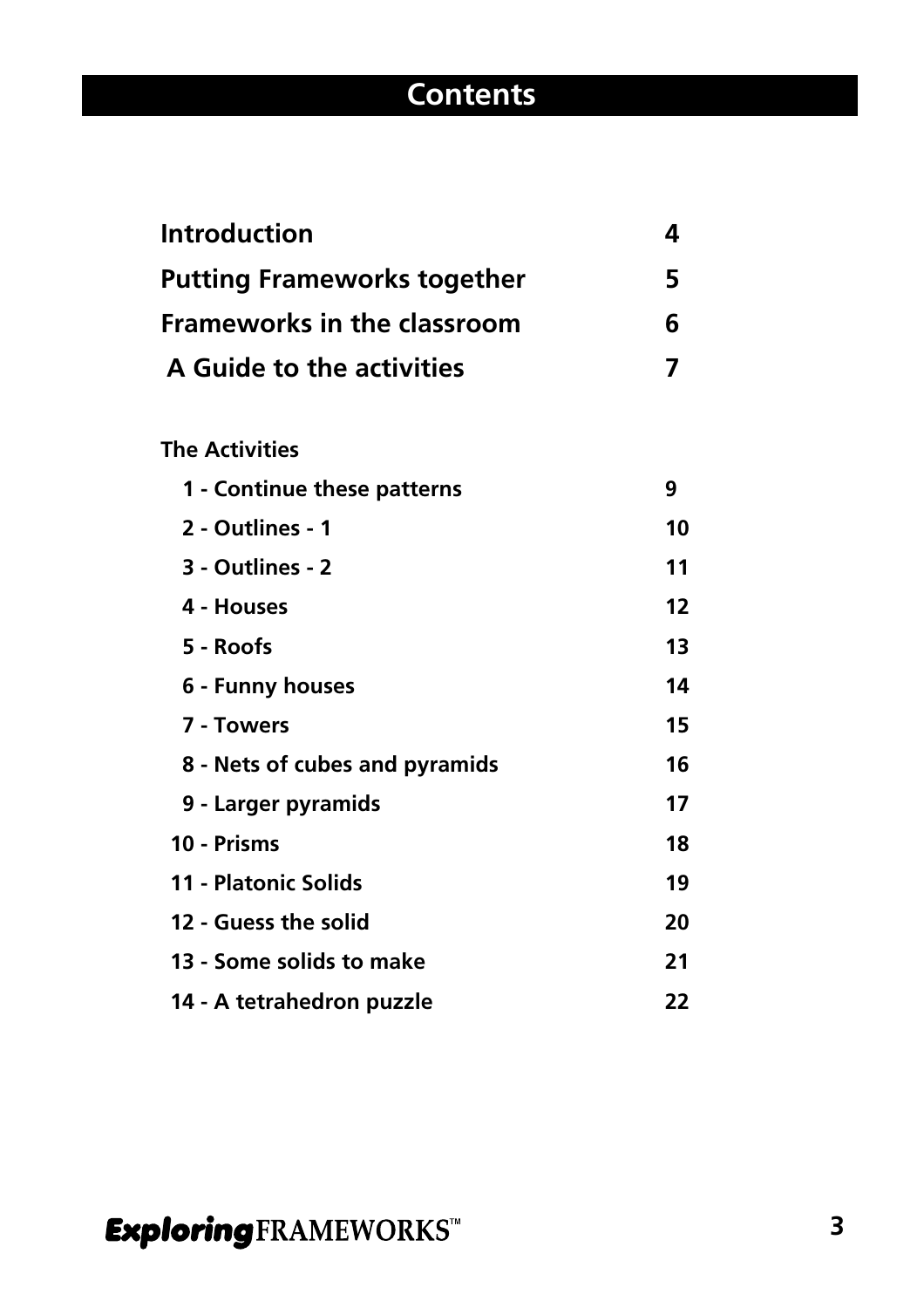### **Introduction**

Frameworks from Polydron is a system of strong, colourful, red, blue, green and yellow shapes which can be fixed together, edge to edge, by means of a unique clip hinge.



Frameworks is extremely versatile and has great potential in helping children to learn mathematics and to improve their spatial skills.

This booklet aims to help teachers and others to understand how Frameworks can improve their own teaching by providing a wide range of stimulating learning experiences for their pupils.

The guide will illustrate the use of Frameworks in the mathematics classroom and offer advice for teachers on the best way to use the material. However, a large section of the booklet is given over to activities for children. These are arranged with the teacher's notes just before the activities so that you can refer to them easily.

The activity pages have been produced in such a way that you can use them as they are or enlarge them on a photocopier. You will find the activities have been graded, so that the first few are easier than the later ones. This will allow you to offer different levels of work to different children.

Generally, these activities offer you a flavour of the range of mathematical work which can can covered successfully with Frameworks.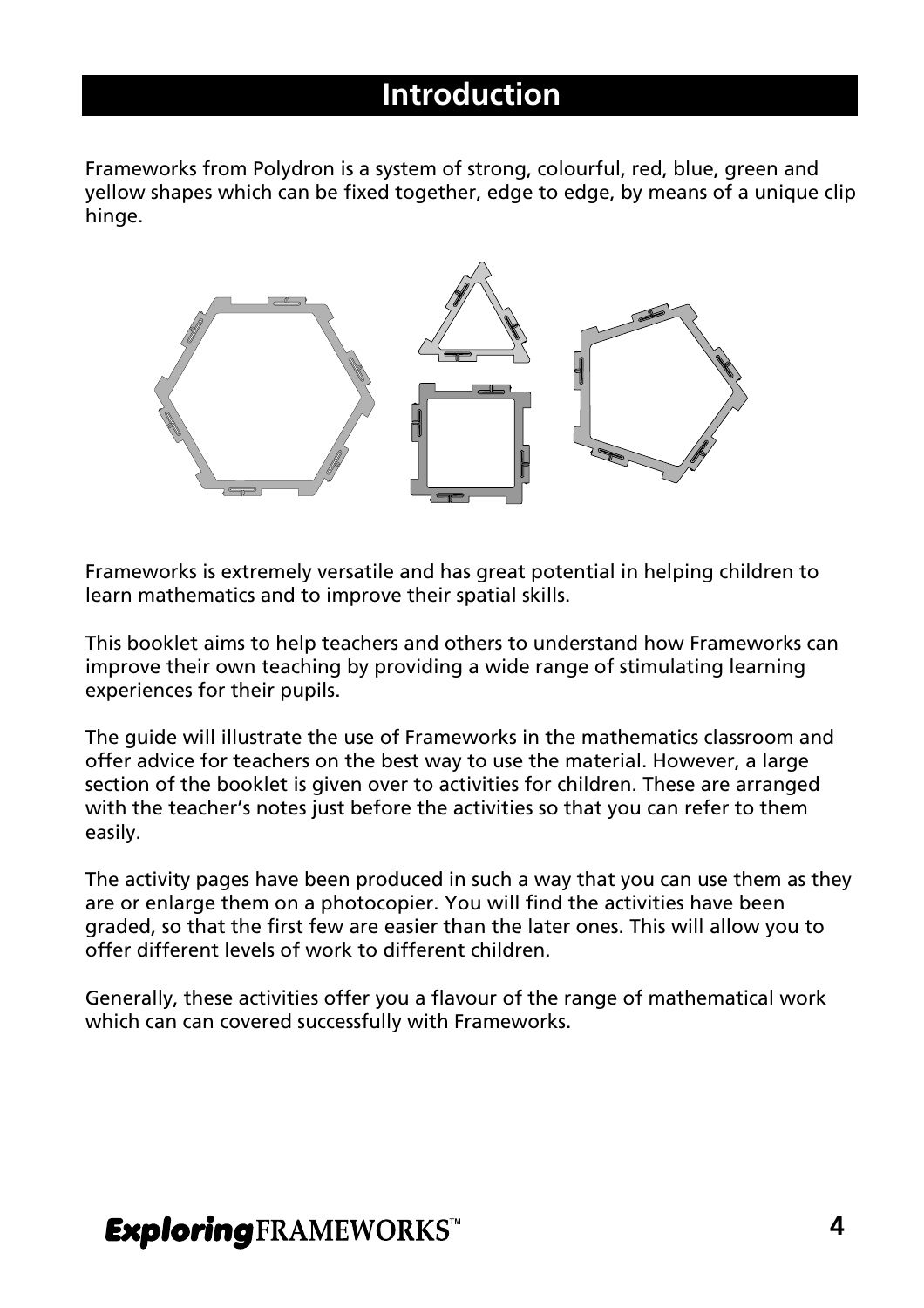### **Putting Frameworks together**

Frameworks is very easy to fit together. A hard surface is best used to help steady the pieces. Alternatively, you can push them together in a V shape.



When you are nearing the completion of a Frameworks model, it is a good idea to arrange for the final piece which is to be inserted to be part of a corner of your model. This make is much easier to snap the final part into place.

### **To take Frameworks apart**

To take pieces apart again, especially when you have a solid model to dismantle, it is a good idea to use another Frameworks piece, such as a triangle, as a key. Simply insert this piece into a gap in the model and twist.

Remember, models should never be banged or dropped to disassemble them, since this could damage the material.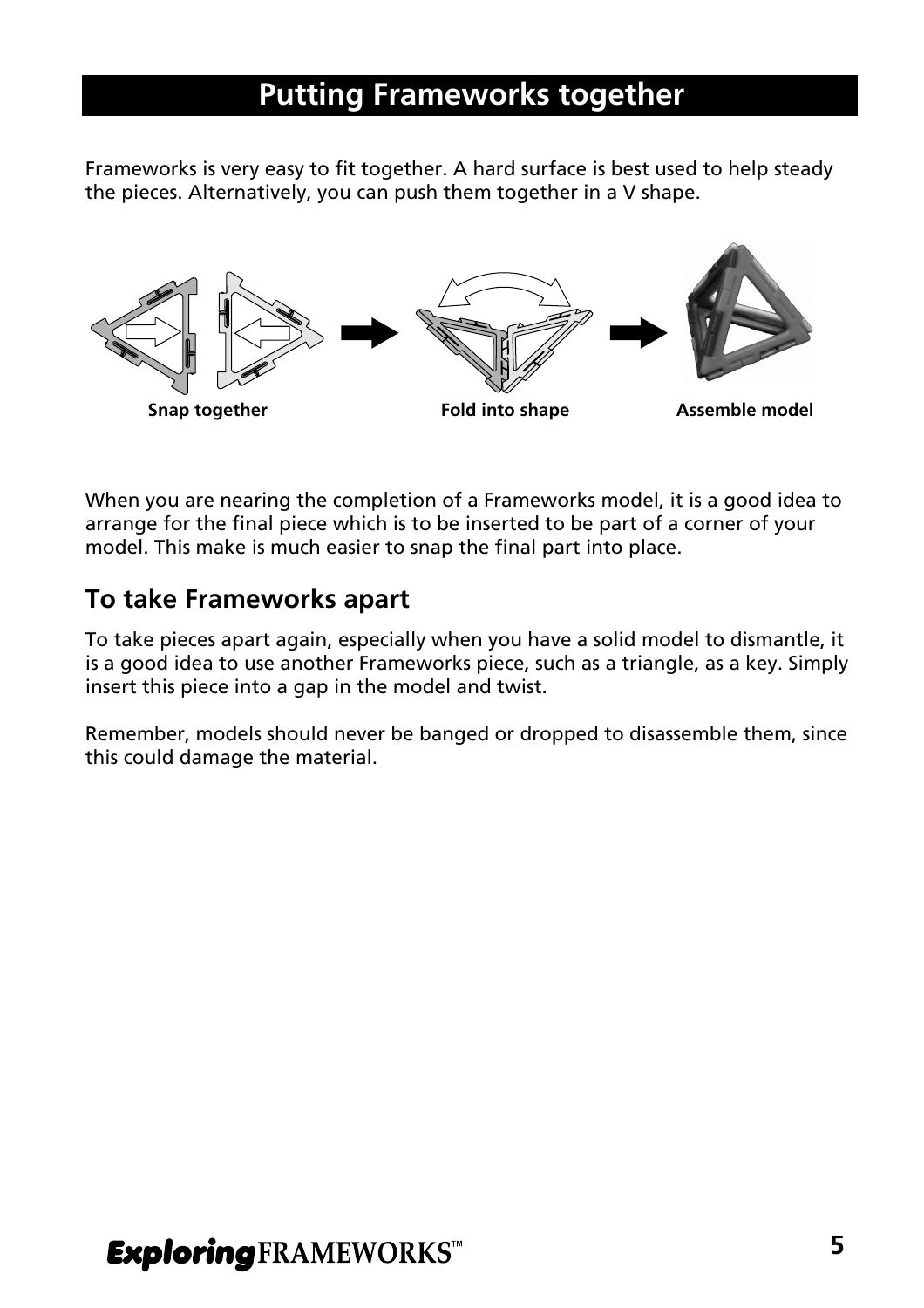### **Frameworks in the classroom**

The words: **Explore • Create • Understand**, as seen on the front cover are a fitting maxim for any class of young mathematicians engaged on such activities.

Edith Biggs former HM Staff Inspector in her foreword to Primary Mathematics with Polydron making a case which applies to the use of both Polydron and Frameworks

Frameworks is designed to promote exploration and creativity as a vehicle for understanding through the practical application of ideas. In the classroom you can exploit the opportunities offered with the material by encouraging your pupils to investigate many aspects of mathematics or technology.

Through extensive 'hands on' experience in a structured classroom environment children are better able to understand the underlying principles involved. It is also important that children should be provided with a large range of challenging work and be offered the chance to discuss the principles and practice of mathematics or technology with other children and with teachers.

### **Creating a classroom environment**

Creating the right learning environment is not easy. Polydron and Frameworks are well known for their use as a motivator in free play and each has great strength in this context. However, the benefits of careful planning by teachers and the use of reflective intervention to support and extend children's learning turns these good resources into great ones.

Many teachers would agree that they are most successful when they are able to focus the attention of children on a particular aspect of mathematics or technology by using a stimulus. Frameworks provides not only that stimulus to learning but also a focus for discussion, a means of recording an activity by making something and perhaps most importantly, a way for pupils to gain satisfaction by completing a challenge. When using Frameworks always try to see beyond the immediate construction.

Above all, try to recognise and exploit the opportunities for intellectual curiosity and challenge.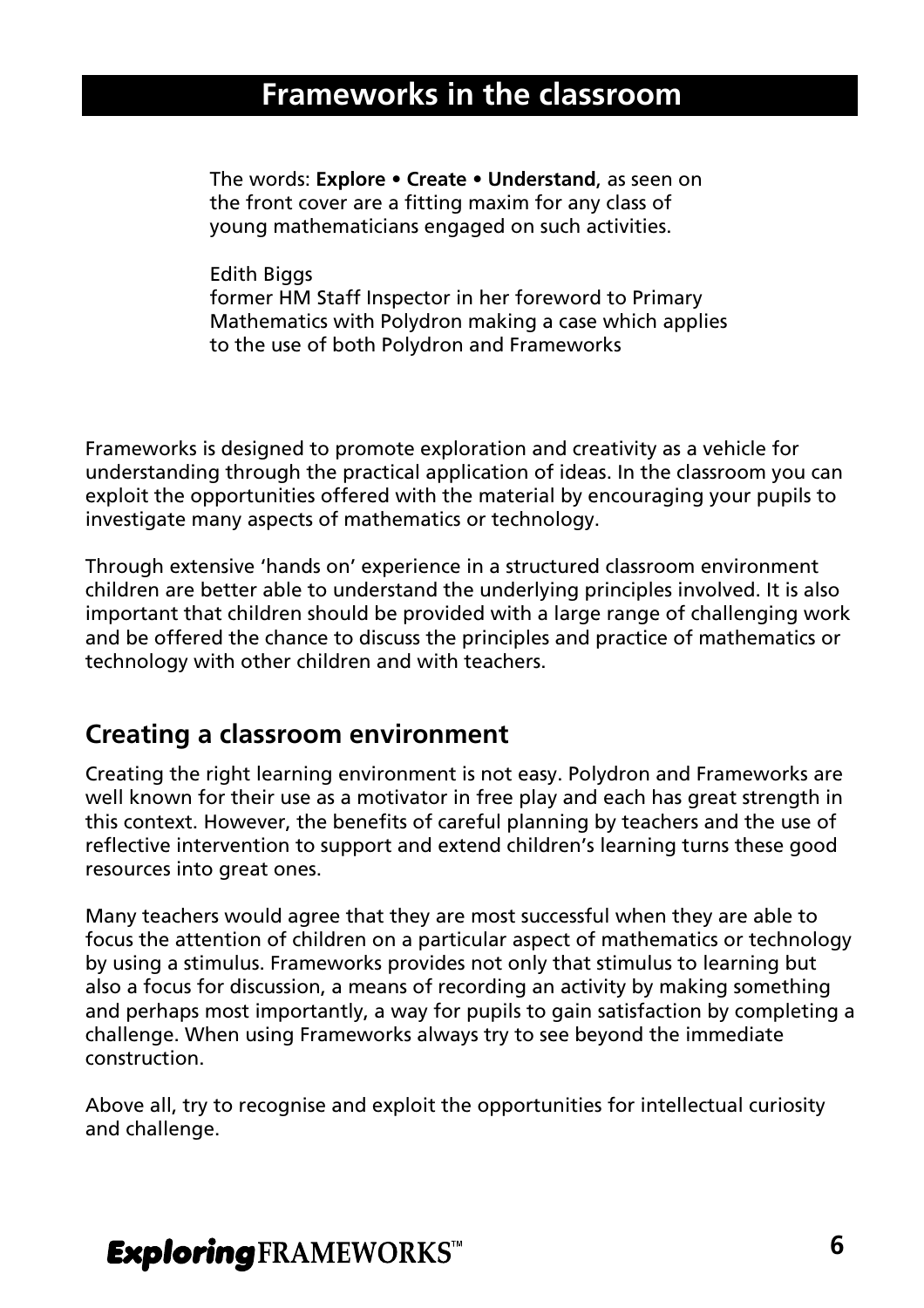### **A Guide to the activities**

The first activity is teacher led and uses Frameworks as a material for sorting. Pieces can be sorted with simple attributes, such as shape and colour. In this way Frameworks provides a useful alternative to logiblocs or other sorting materials.

#### ❑ **One difference dominoes**

This is an activity for pairs or a small group, led at first by the teacher.

|                |                        | The first player places a piece such as a red square<br>on the table.                                                                                                                                                                                         |
|----------------|------------------------|---------------------------------------------------------------------------------------------------------------------------------------------------------------------------------------------------------------------------------------------------------------|
| R              | <b>Red Square</b>      | The next player in turn then places a piece next to<br>it. The piece chosen must differ in one attribute                                                                                                                                                      |
|                | <b>Red Triangle</b>    | from the previous piece. In the sequence shown<br>you can see how one attribute is altered at each<br>step.                                                                                                                                                   |
|                | <b>Yellow Triangle</b> |                                                                                                                                                                                                                                                               |
| Y              | <b>Yellow Pentagon</b> | To encourage mathematical language, try to insist<br>that the change in attribute is spoken as the piece<br>is played. For example, when moving down the<br>sequence from a red square to a red triangle a<br>child might say, "Same colour different shape". |
| $\overline{B}$ | <b>Blue Pentagon</b>   | If a player cannot go then they miss that turn. The<br>winner of the game is the last player to place a<br>piece.                                                                                                                                             |

#### ❑ **1 Continue these patterns**

This activity is about asking children what comes next in a sequence. The first few are about colour while they next two are about colour and shape. With young children, make up sequences of your own and ask them to complete them. More experienced children should make up their own sequences and give them to each other.

#### ❑ **2 & 3 Outlines**

This pair of activities encourages spatial awareness by asking children to fill in the pieces when they can only see the outline of the shapes.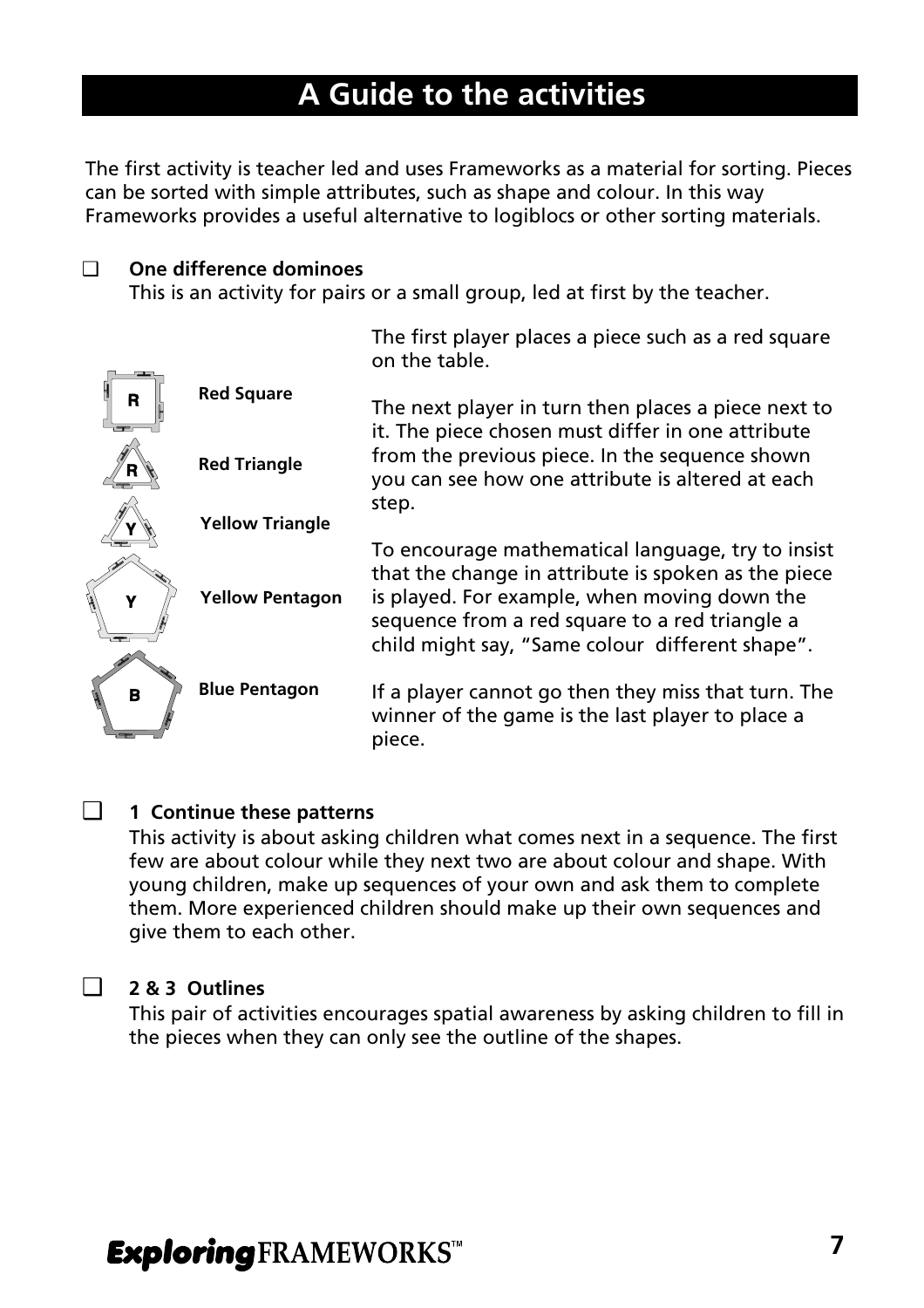#### ❑ **4 to 7 Buildings**

These four activities are about constructing and modifying buildings. This is a natural activity for children and they enjoy making a variety of real or imaginary buildings.

You may need to give some children help with the construction of the more difficult buildings. Some of them are quite demanding to construct.

#### ❑ **8 Nets and Pyramids**

This activity explores the nets of a cube. There are 11 of them altogether and searching for them is a good activity for children to work on as a class. Finding all 11 nets and proving that there are no more would make a useful extension. The second part of the activity extends this idea to nets of a pyramid.

#### ❑ **9 and 10 Pyramids and Prisms**

These activities focus on these two important families of solids. In Activity 9 children make a pyramid and then explore how to make it larger and larger. Activity 10 looks at the family of prisms. These are solids which have a polygon at each end and have the same cross section all the way through.



#### ❑ **11 The Platonic Solids**

The family of Platonic Solids were known to the Ancient Greeks. Each Platonic Solid is made from just one sort of shape and at each corner you must have the same arrangement of shapes.

For example, at each corner of the octahedron shown here, 4 triangles meet.



#### ❑ **12 Guess the solid**

This activity offers children three different nets and invites them to guess what the solid will look like when folded up. Working with nets in this way helps to improve children's spatial awareness.

#### ❑ **13 Some solids to make**

Whatever else children do, it is important that they have the opportunity to make a range of interesting and challenging solids like these.

#### ❑ **14 A Tetrahedron Puzzle**

This fascinating puzzle challenges children (and adults) to join together two simple solids to make a tetrahedron.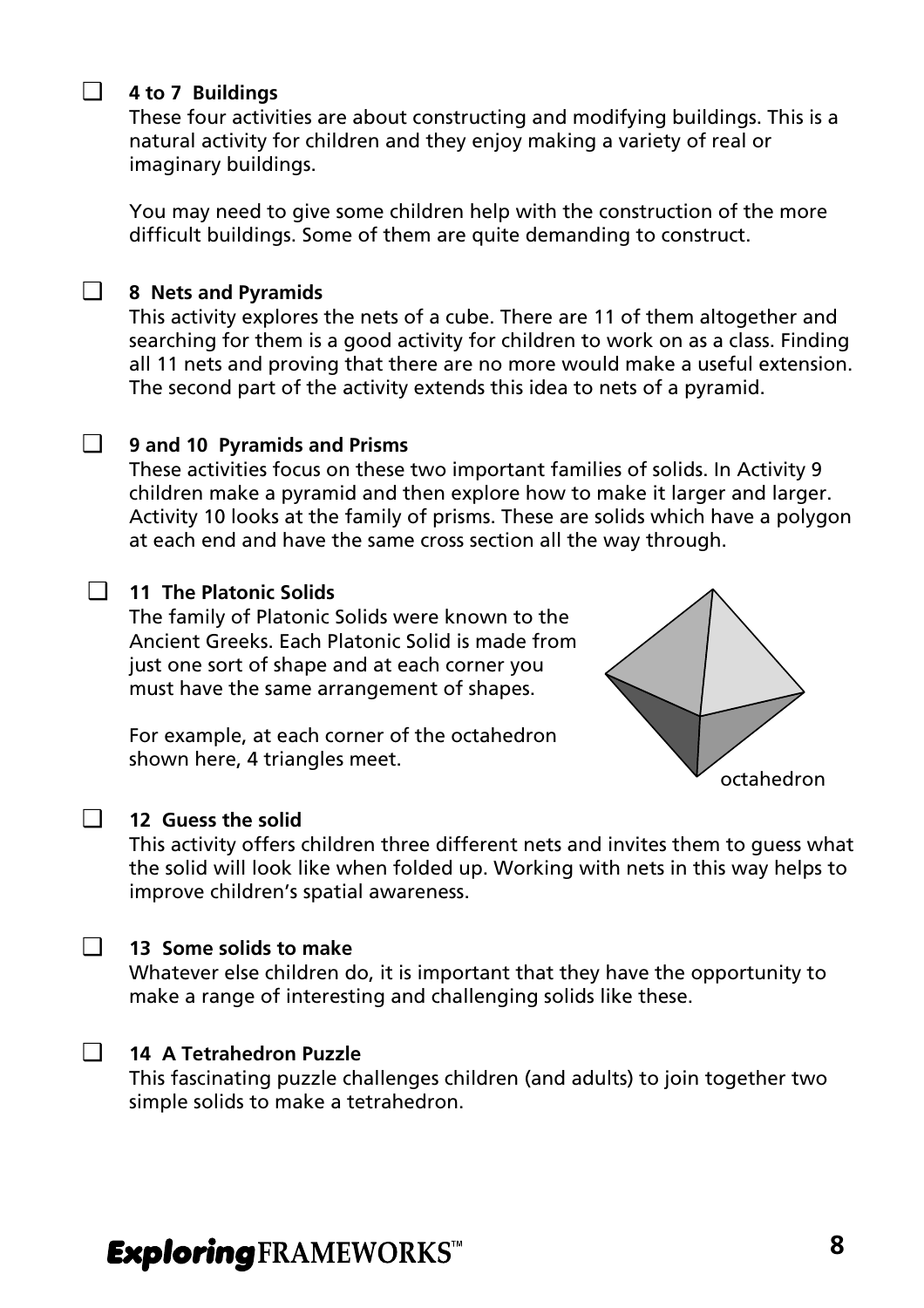# **Continue these patterns**



❑ Continue the colours.



❑ Continue the colours and the shapes.



❑ Now make some patterns of your own.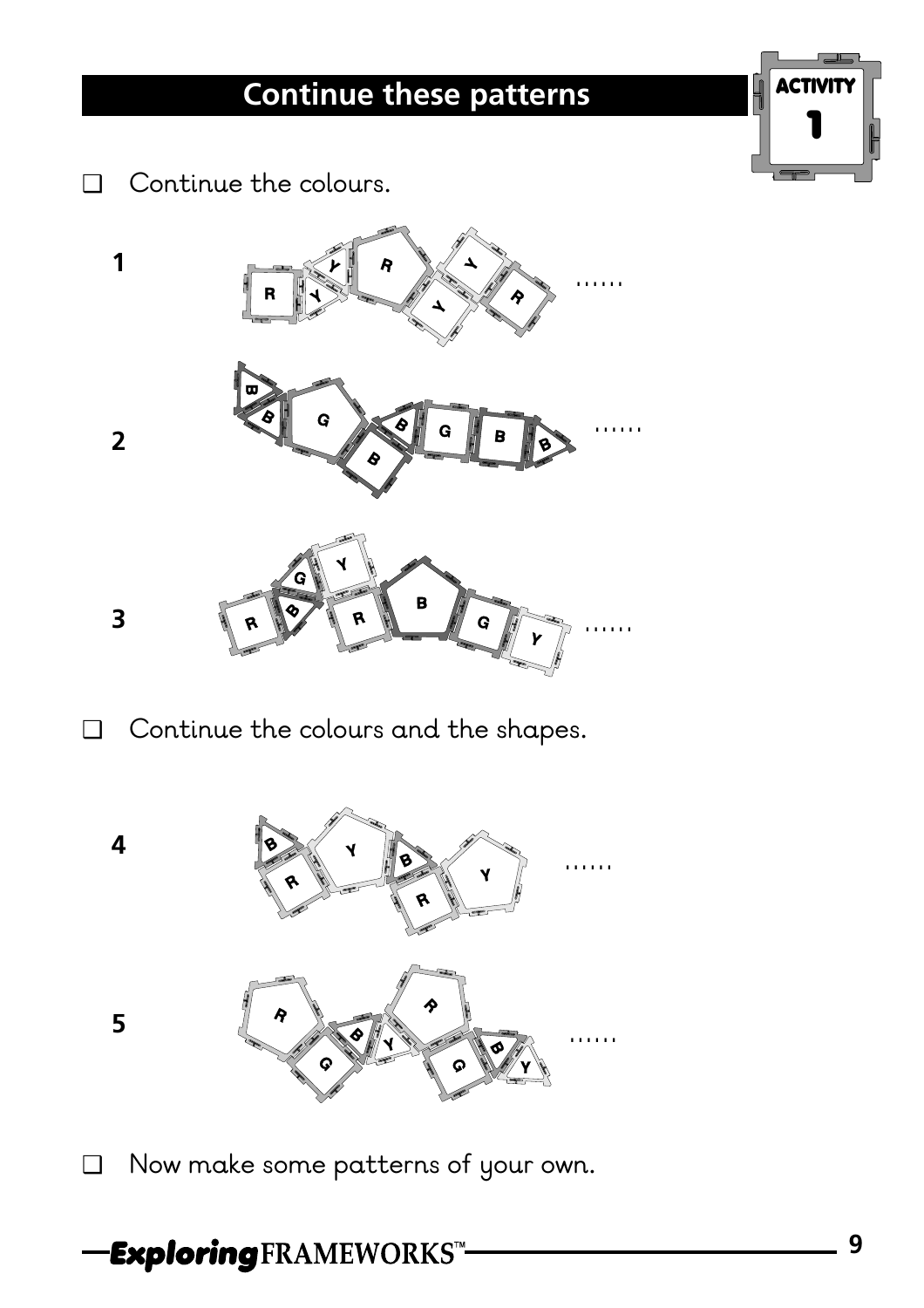### **Outlines - 1**

❑ Here are some outlines of two shapes. You must work out which pieces are needed.





- ❑ Make this snake.
- ❑ Now, make it longer.
- ❑ Make a snake of your own.

*Exploring* FRAMEWORKS™

ACTIVITY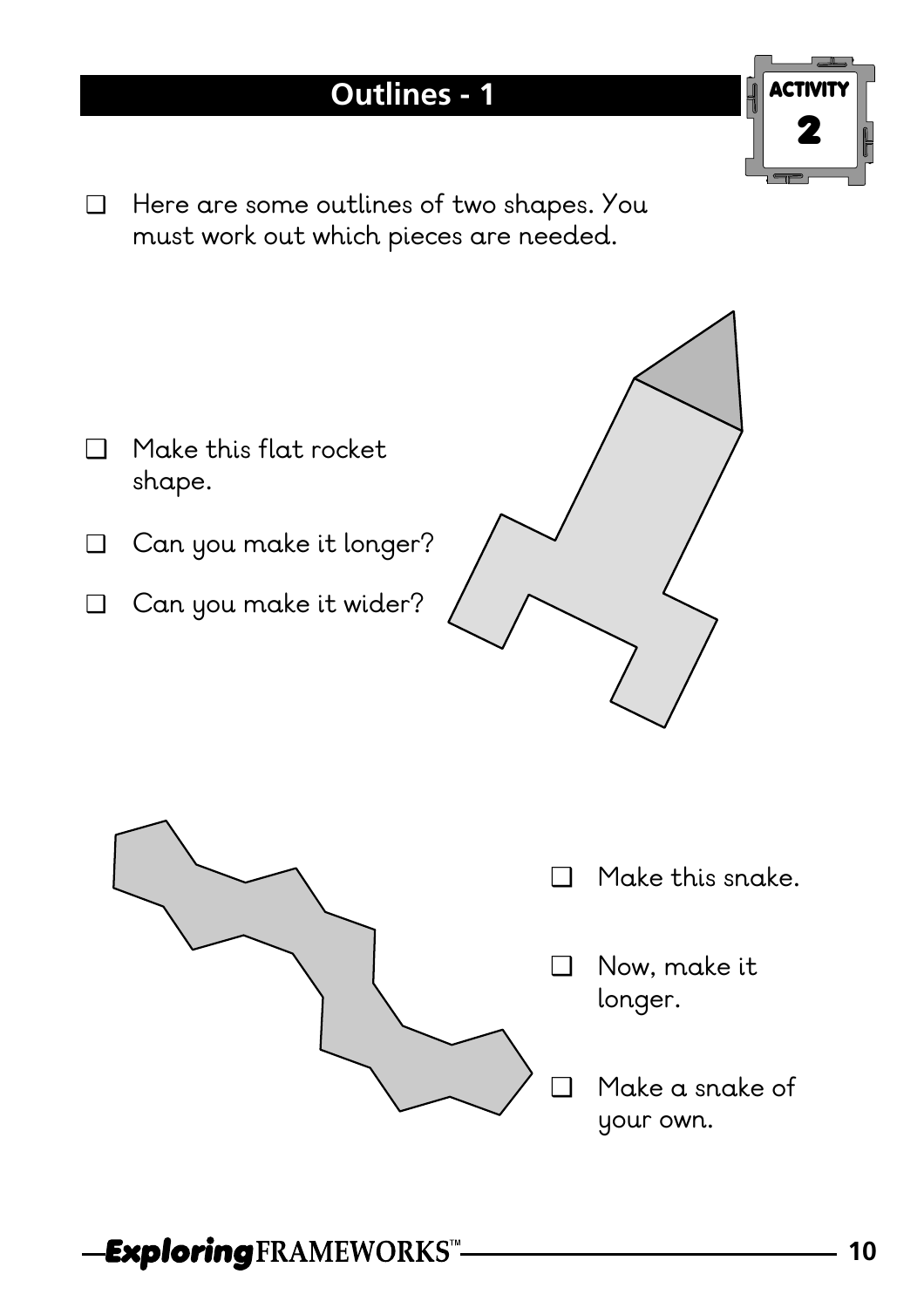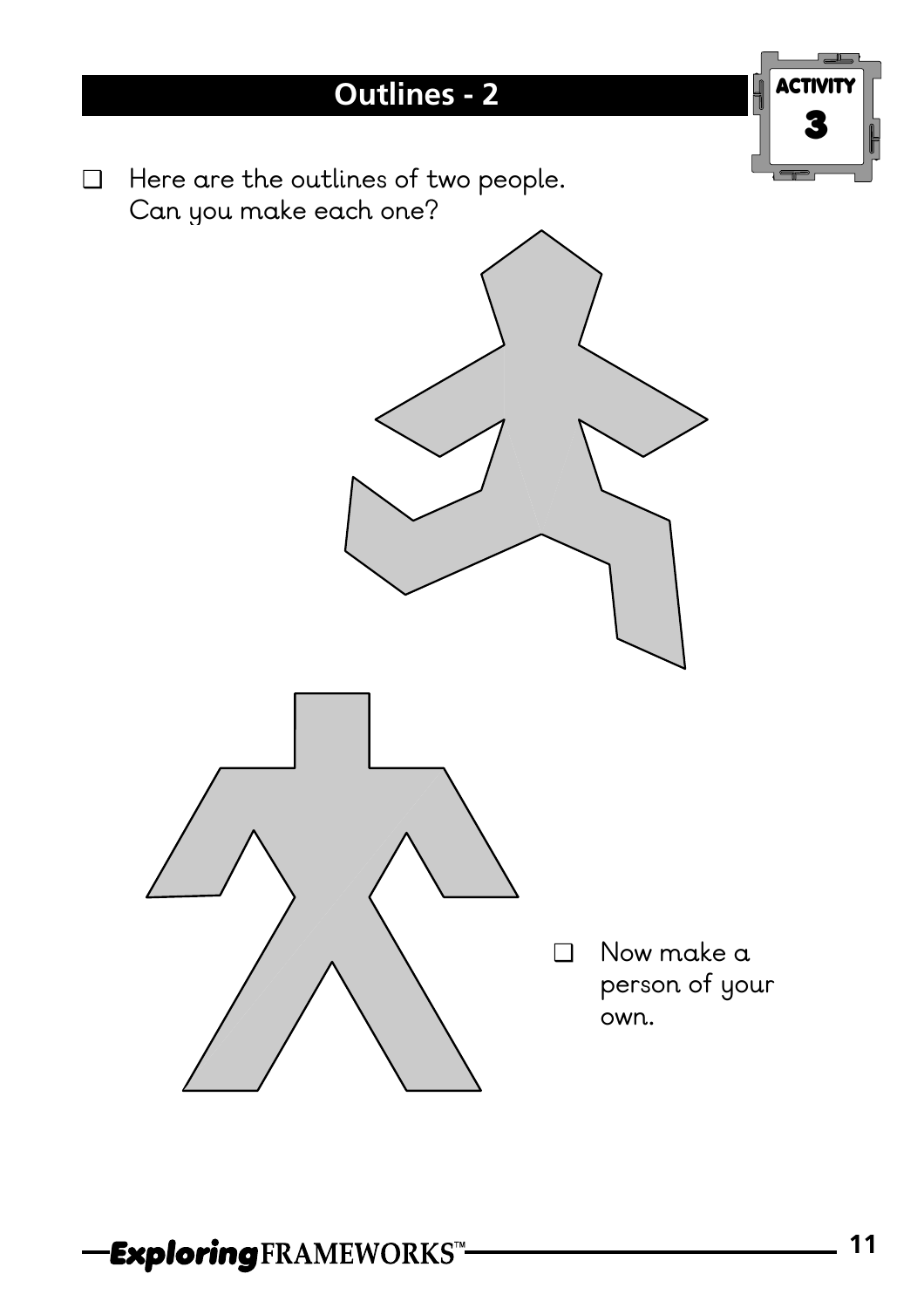❑ Make a house like this.



❑ Now make a row of houses.



- ❑ Make your row of houses longer.
- ❑ Find another way to join four houses together.

## **Exploring FRAMEWORKS"-**

ACTIVITY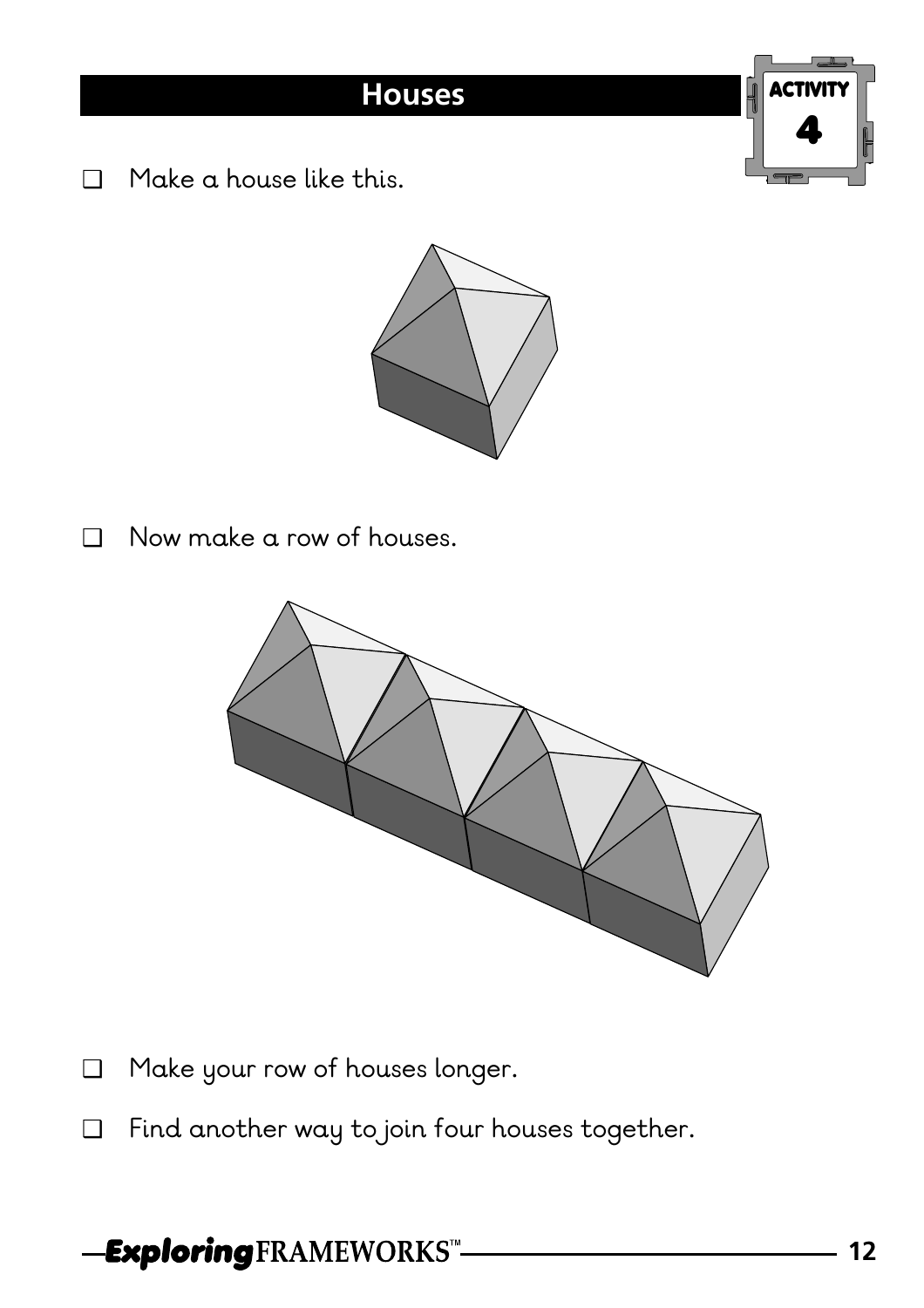❑ Make a row of two houses joined together.



❑ Now make a tetrahedron using this net.



ACT

5

❑ Drop the tetrahedron into the V shape in the roof.







- ❑ Take off the roof of each house.
- ❑ Use this net to make one large roof.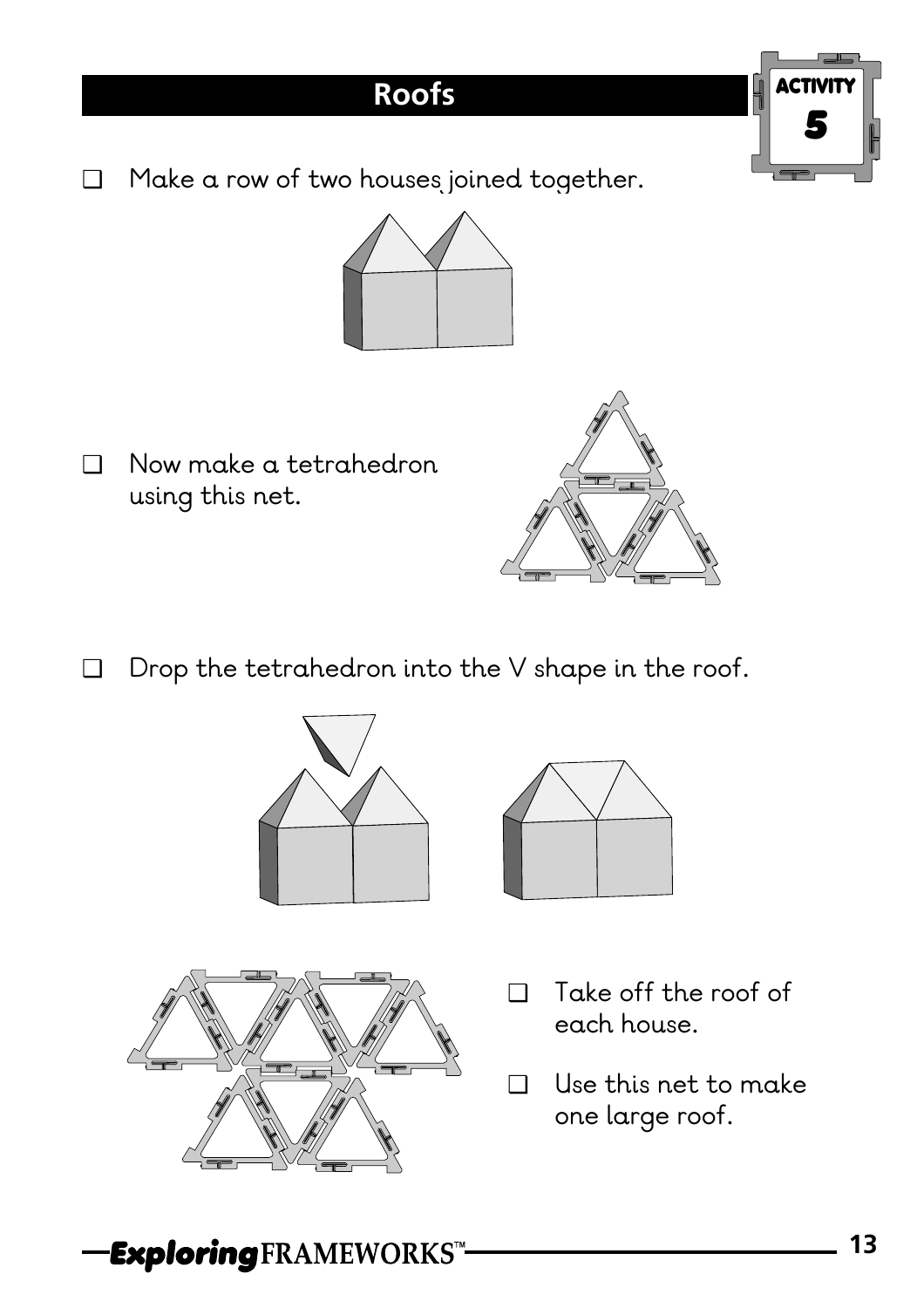❑ Build these funny houses.



❑ You need 5 triangles, 5 squares and 1 pentagon for this one.

ACTIVITY

- ❑ Here are two different views of another funny house.
- ❑ To build it, start with the pentagon at the bottom.

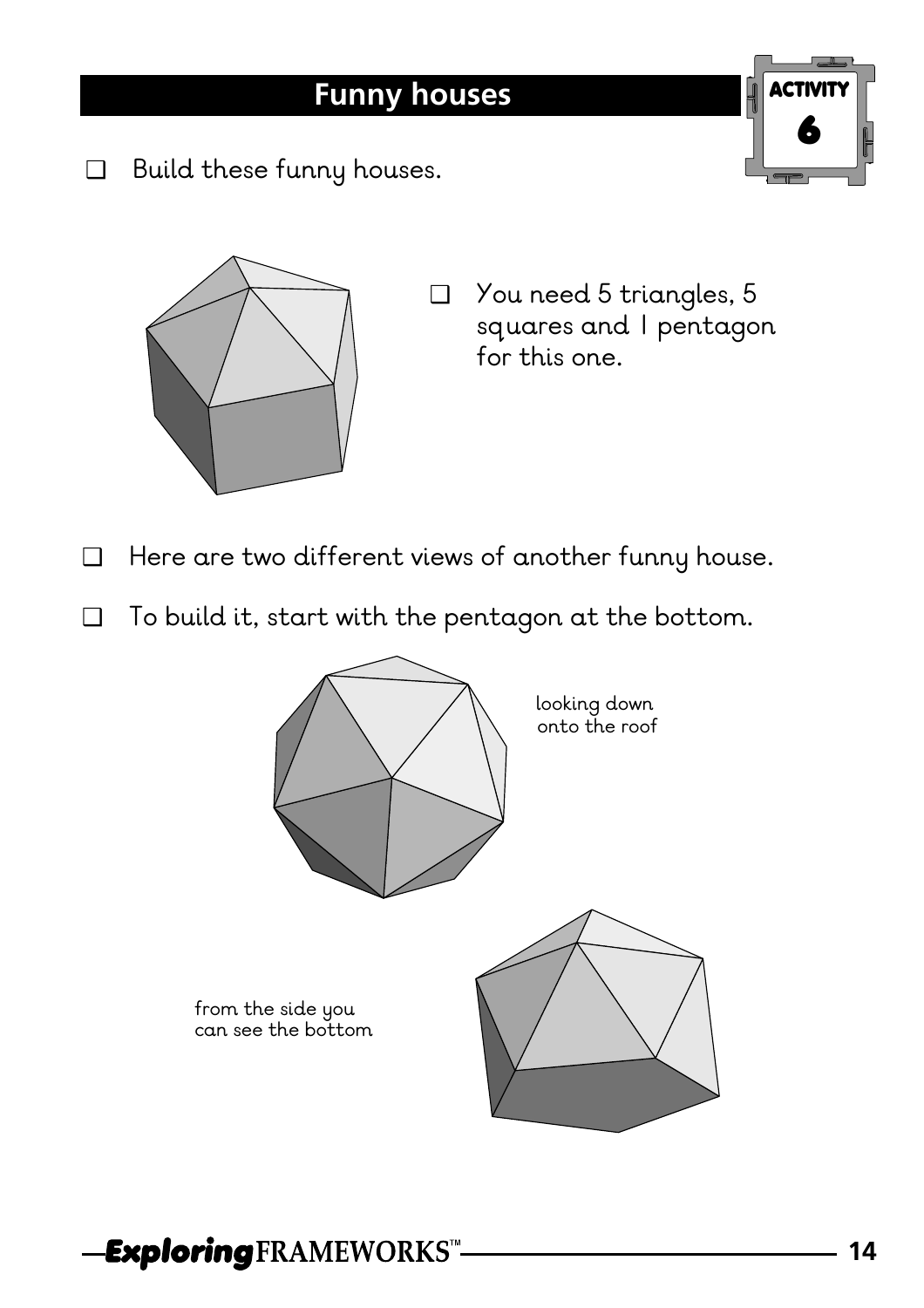# **Towers** ACTIVITY 7

❑ Make this building with a tower.



- ❑ Make your tower taller.
- ❑ Build a tower at the other end of the building as well.



- ❑ Make this small tower taller.
- ❑ Add a building to one side of it.

❑ Design a building of your own with a tower.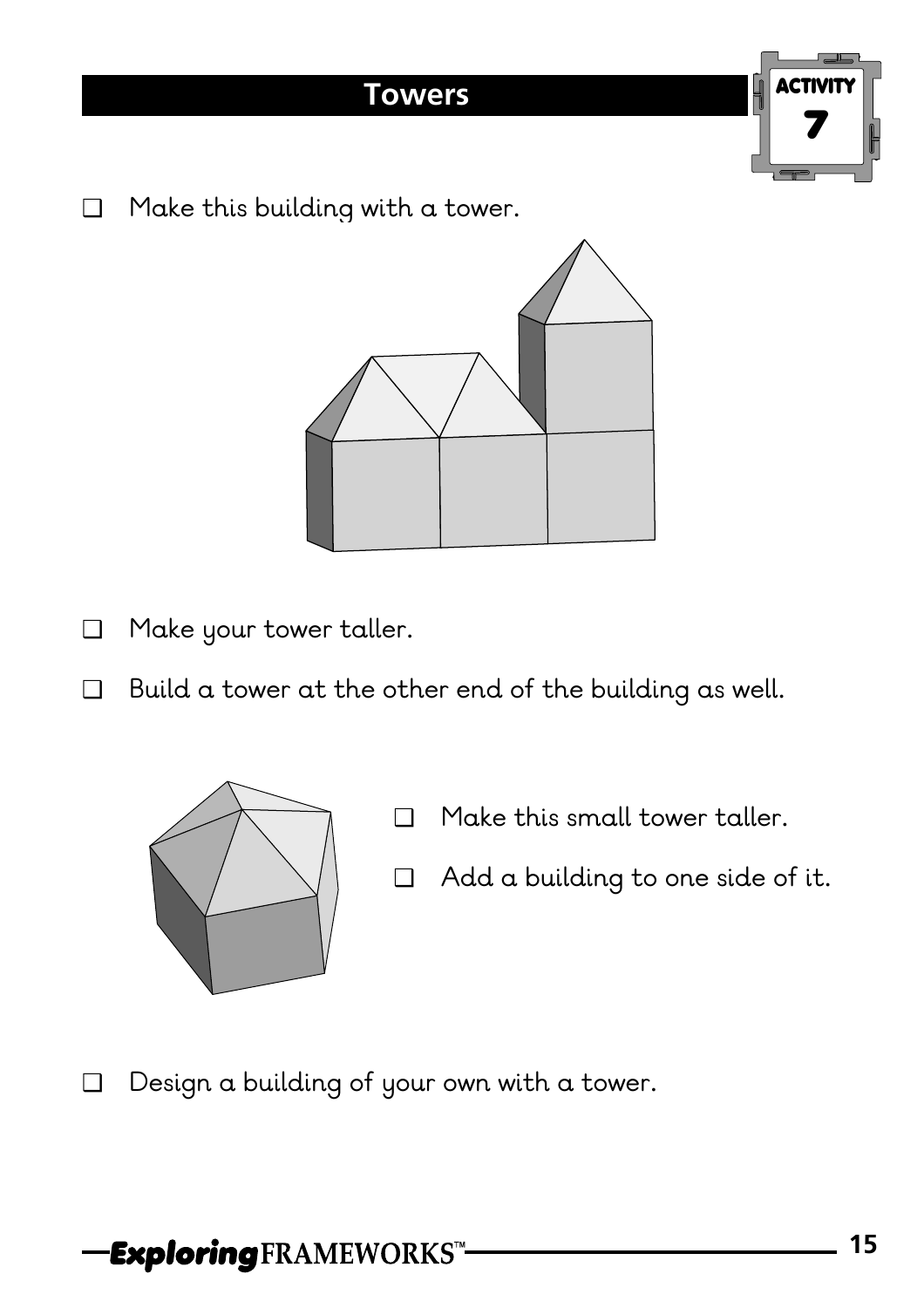## **Nets of cubes and pyramids**



❑ Which of these nets will fold to make a cube? Make each one and check.



❑ Find other nets of a cube and draw them on squared paper.



- ❑ Here is a square based pyramid.
- ❑ Make it and then unfold it to form a net.
- ❑ Draw your net.
- ❑ Find as many different nets of this pyramid as you can. Draw each one.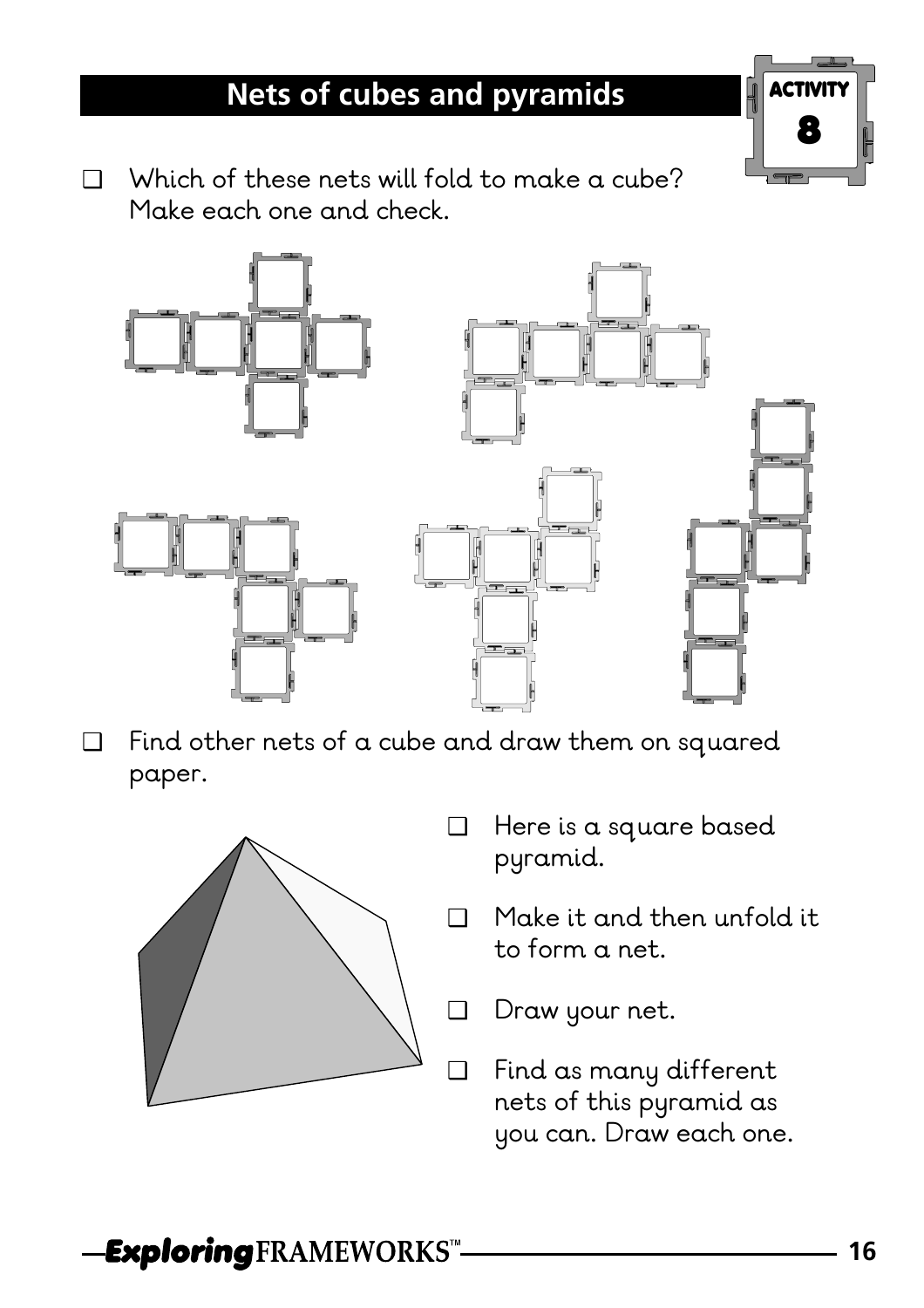❑ Make this small pyramid.



❑ Now look at this large pyramid and decide how many pieces you need to make it.



❑ Make an even larger pyramid with nine squares for the base. Work out how many triangles you need before you begin.

ACTIVITY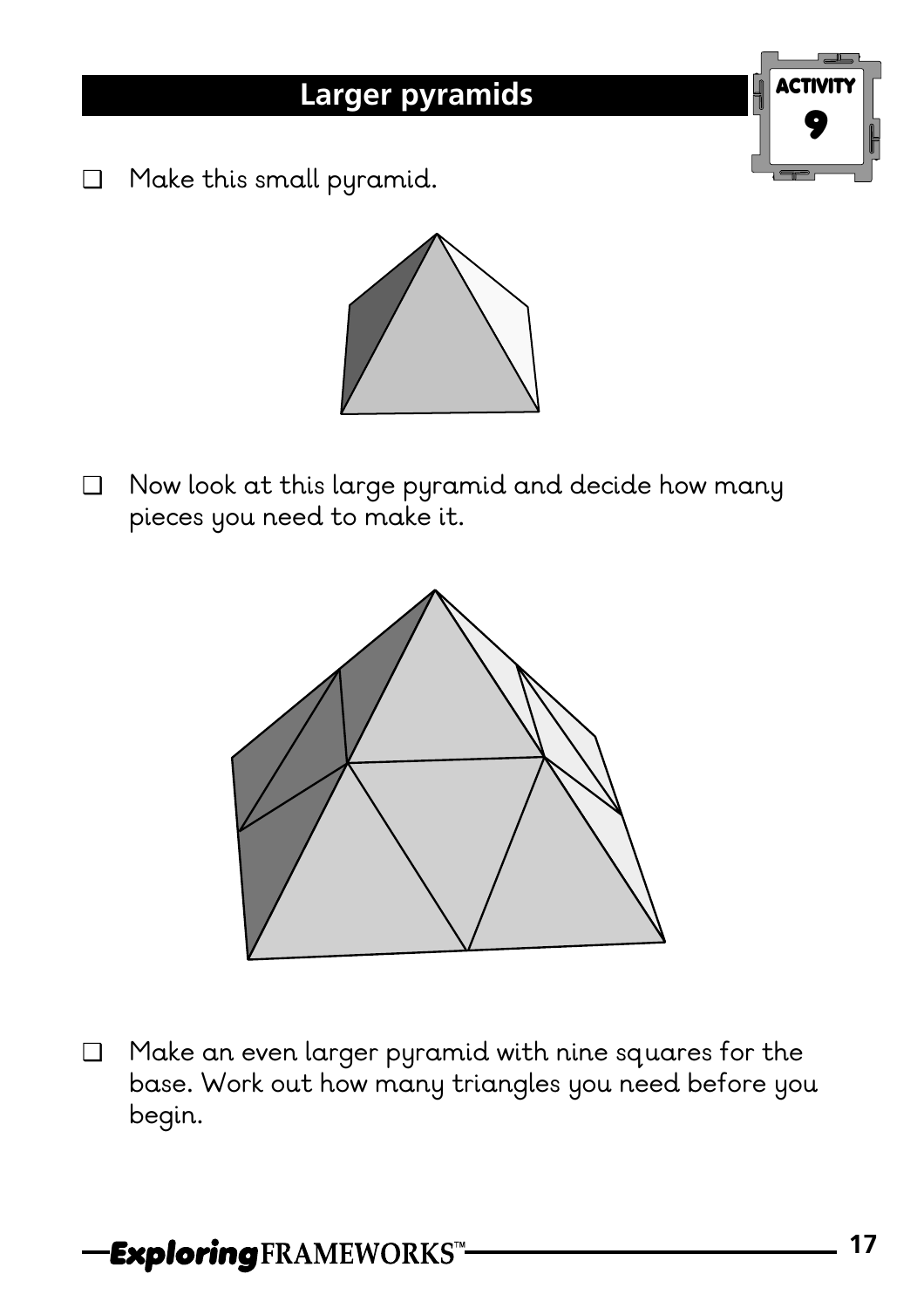### **Prisms**

ACTIVITY 10

❑ Here are three different prisms. Make each one and then make each one longer.



❑ Join six triangles together to make the top and bottom of for a hexagonal prism.







❑ Make a giant prism with this shape for the top and the bottom.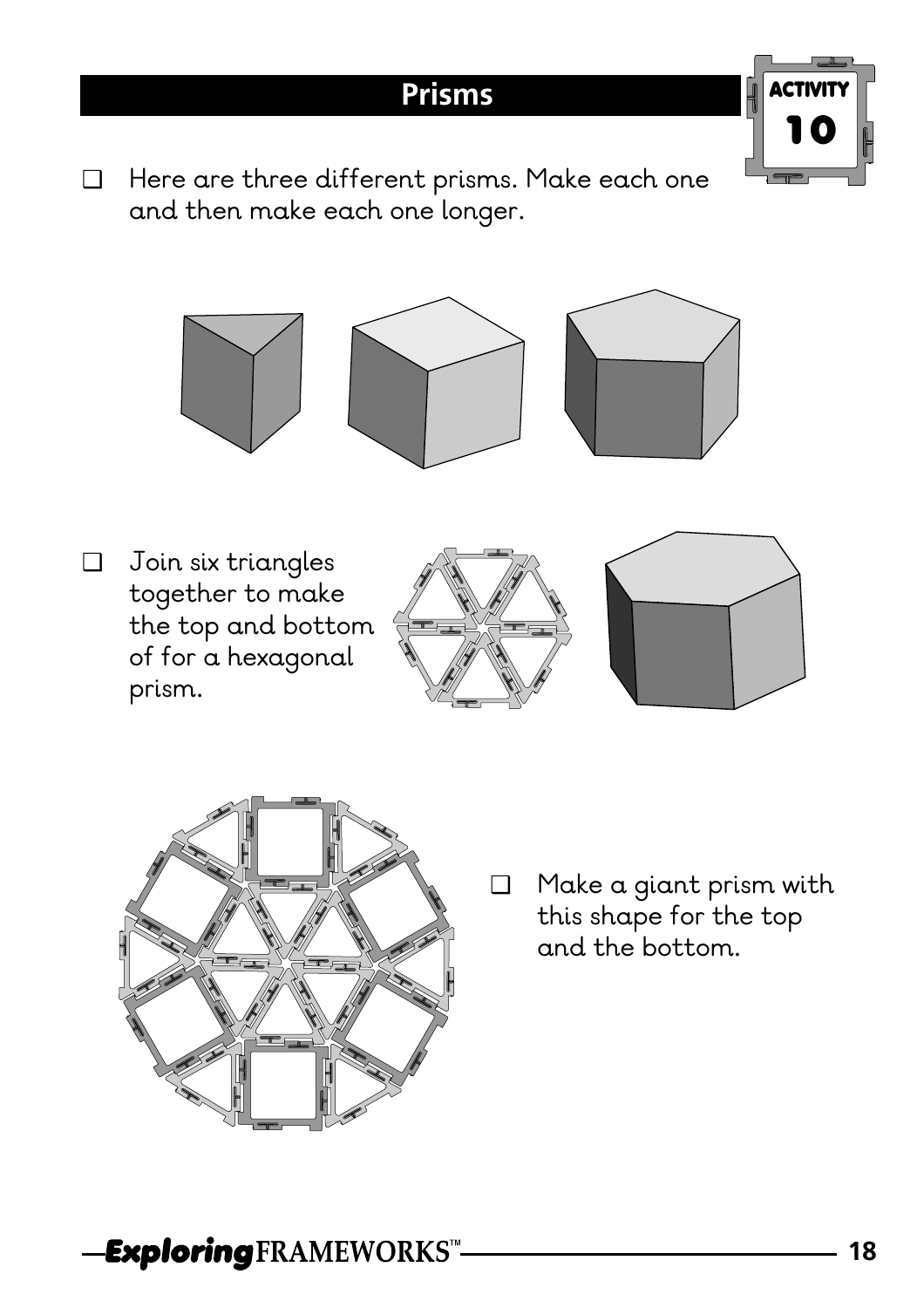- ❑ Here are five famous solids to make.
- ❑ They were known to the Ancient Greeks more than two thousand years ago.



ACTIVITY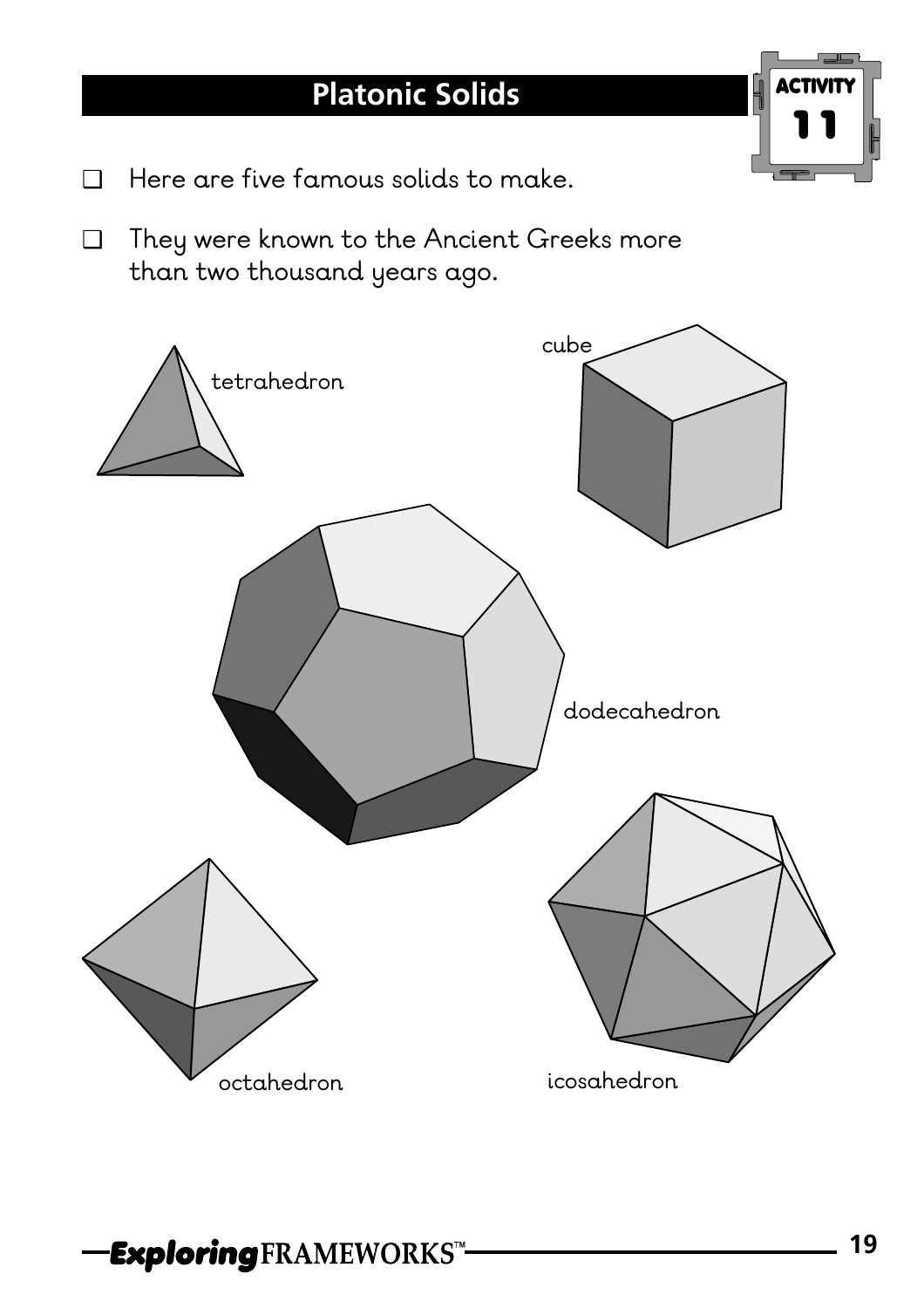

❑ Here are some nets of solids. Look at each one carefully and try to decide what the solid will look like.



❑ Make each net and fold it up to see if you are right.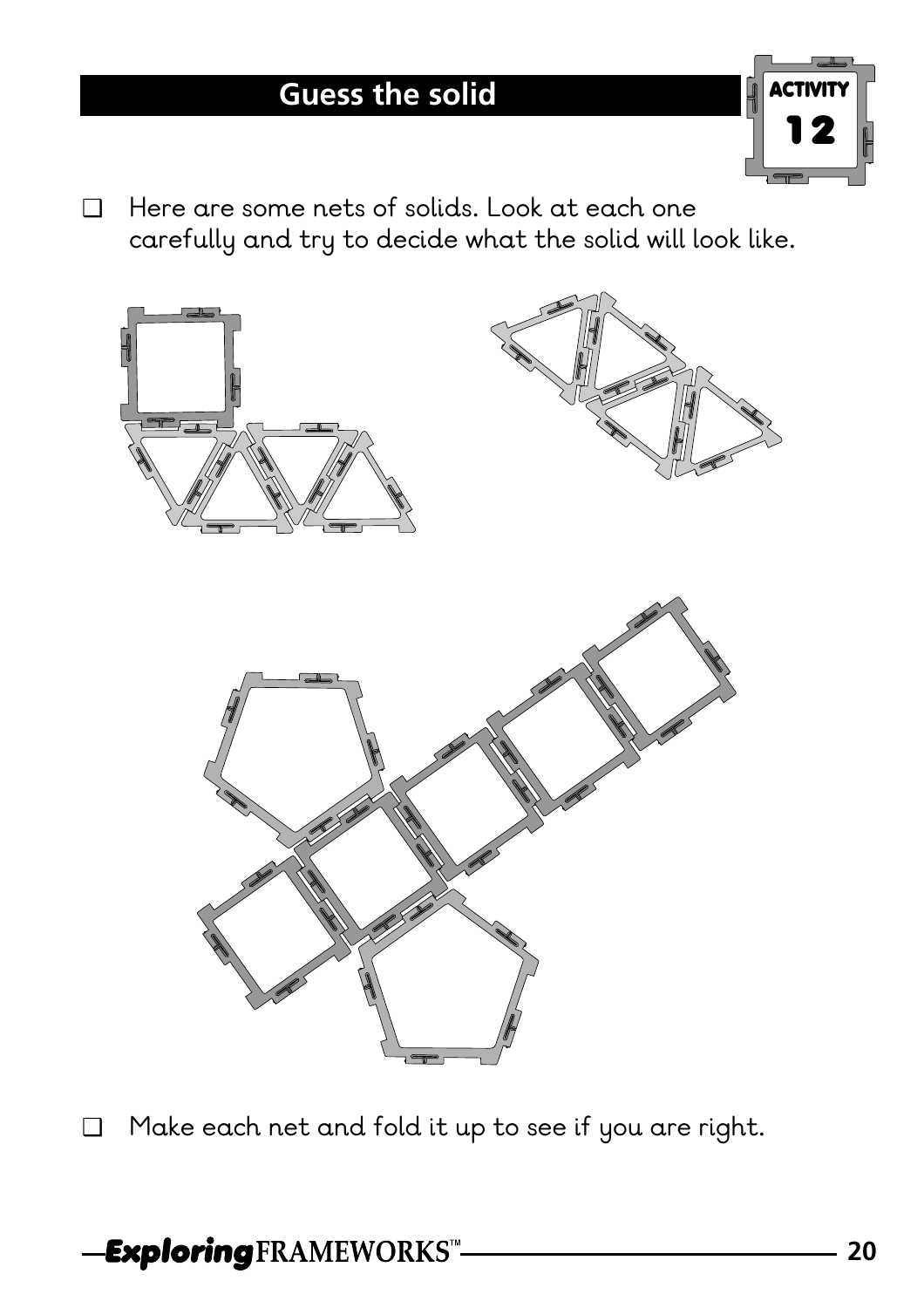# **Some solids to make**



❑ Here are some solids for you to make. The back of each solid has the same shape as the front.